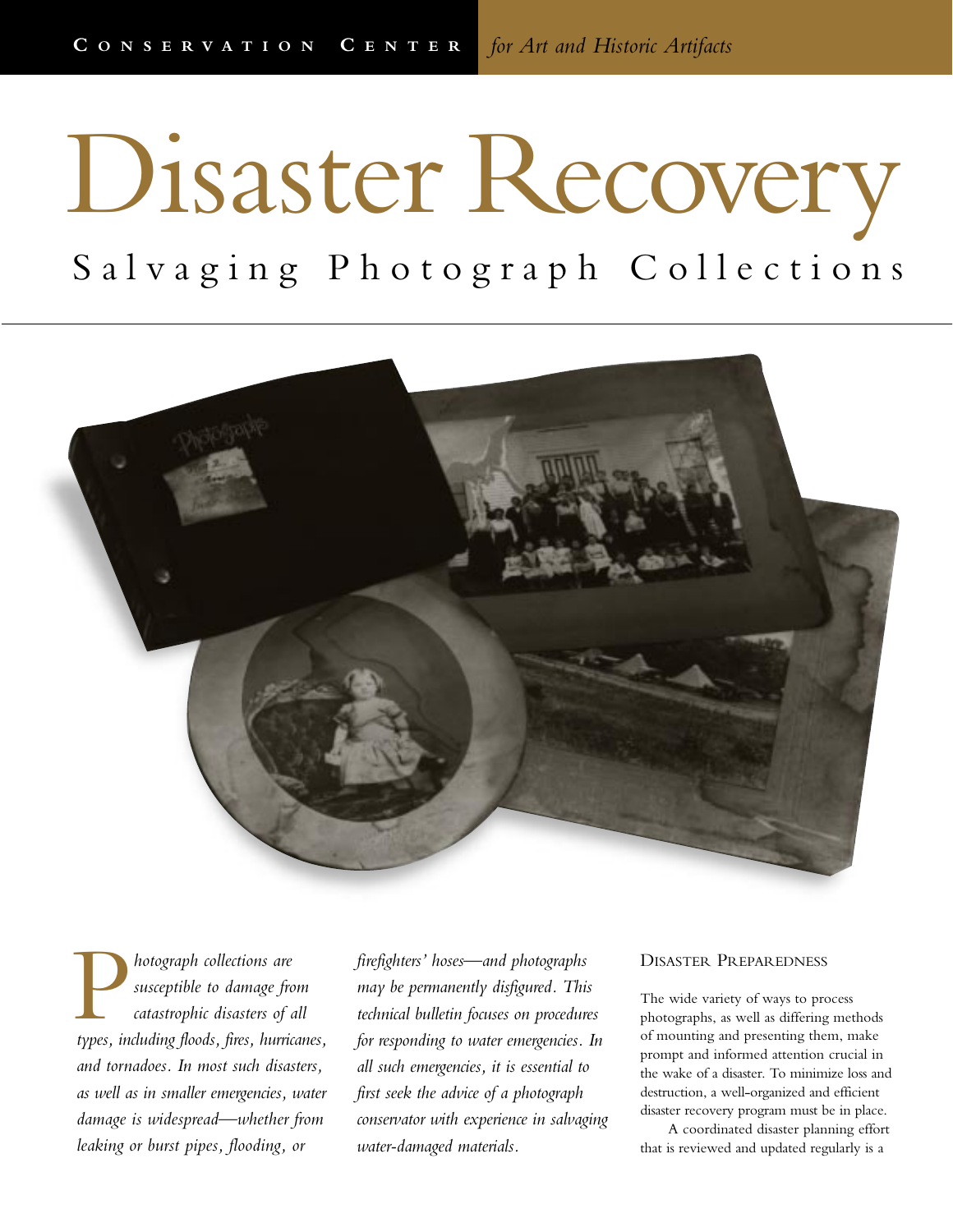

**Collodion print portrait (c. 1900) adhered to glass following a flood.**

first step in helping to protect an institution's staff, visitors, and the collections themselves. Disaster planning requires considerable staff time, as well as support from the administration. An emergency organizational chart specifying staff roles and responsibilities must be prepared and understood by all employees. Emergency supplies must be collected; necessary services and expertise must be identified and their availability confirmed; emergency mitigation procedures must be outlined; and cleanup materials such as plastic to cover collection materials, brooms, mops, soft brushes, squeegees, blotting papers, and paper toweling should be purchased and stored in centralized locations throughout the collections.

Photograph collections should be properly housed in individual enclosures and protective boxes or cabinetry and separated according to type (negatives should be separated from prints, glass plates from film base, etc.). Proper housing makes these materials less vulnerable to damage and can also facilitate salvage efforts. Storing similar materials together can save time and further help to define recovery priorities. The careful use of individual polyester, polypropylene, polyethylene, and paper enclosures will protect photographs from bleeding inks, severe staining, soot, and other damaging particulates. At all times, photographic materials must be housed at least 12 inches off the floor to help guard against unnecessary damage and destruction.

# FLOODS, HURRICANES, TORNADOES, STORMS, AND LEAKING PIPES

# RECOVERY OPTIONS

Water damage presents complicated challenges and often requires an immediate response. Damp or saturated photographic materials must be attended to within 48–72 hours. Mold grows after 48 hours in environmental conditions above 65% relative humidity and 70°F. During this time, photographic emulsions and binder layers may also soften and dissolve, and stacked photographs and/or photographs in albums may permanently adhere to each other.

A variety of recovery procedures, including air-drying, freezing, and vacuum freeze-drying, may be considered. An understanding of these techniques and their effect on photographic materials is essential.

*Air-drying* is most suitable for small numbers

of damp or slightly damp materials. The air-drying method is the most gentle and potentially least damaging of all drying methods. However, air-drying of waterdamaged photographic materials is extremely labor-intensive, can occupy substantial space, and, most important, requires considerable care and expertise. •

*Freezing* to help retard further deterioration by water or mold may be necessary

if the materials cannot be treated immediately. Storage at low temperatures buys time in which to safely plan and organize the many steps needed to dry the affected materials and to prepare a rehabilitation site. Collections should be packed into boxes and transported in refrigerated trucks to freezer facilities. Small quantities of materials may be successfully frozen in commercial freezer units. •

*Vacuum freeze-drying* may be a preferable alternative in some situations. In this method, photographic materials—either wet or frozen—are placed in a vacuum chamber. As the vacuum is pulled, a low heat source is introduced and the photographs are carefully dried at temperatures below freezing. Completion of the drying process may take two weeks or

•

more. Rehumidification of affected material following drying is required to prevent embrittlement.

Freeze-drying may irreversibly alter a photograph's surface character, creating a mottled and imperfect surface. Therefore, freeze-drying is not appropriate for photograph collections of high aesthetic or artifactual value. Surface damage from freeze-drying, however, typically will not affect a negative's ability to be duplicated or copied successfully. Vacuum freeze-drying techniques may thus be especially useful for recovering large collections of sheetfilm negatives. *Never freeze-dry wet collodion processes (including glass negatives, ambrotypes, and tintypes), as they may be destroyed.* 

**In all cases,** *vacuum thermal drying***, in which photographic materials are dried in cycles of freezing and thawing or at temperatures slightly above freezing, must be strictly avoided.** Vacuum thermal drying carries a much greater risk of expansion, distortion, adhesion of print surfaces, and staining.

## SPECIAL CONSIDERATIONS AND SALVAGE PRIORITIES

Resistance of photographic materials to water damage depends upon the type of photograph and its physical condition, the extent of handling during recovery operations, total immersion time, and water temperature and pH.

In general, black-and-white photographic prints appear more resistant to water damage than contemporary color materials. Photographic film-base negatives in good condition are less likely to deteriorate than print materials. Some photographic materials (such as salted paper, albumen, platinum, cyanotype, and most photomechanical processes) can survive water immersion for 48 hours or more, whereas others are irrecoverable. All things being equal (this is rarely the case), it may be advisable to salvage prints prior to negatives and color materials prior to black-and-white.

Deteriorated nitrate and safety films are extremely susceptible to water damage, and in many situations will not survive immersion of any duration. The imagebearing gelatin binders on deteriorated nitrate films, for example, may be immediately dissolved, leaving the discolored nitrate film support intact. Acetate films will become further distorted, in some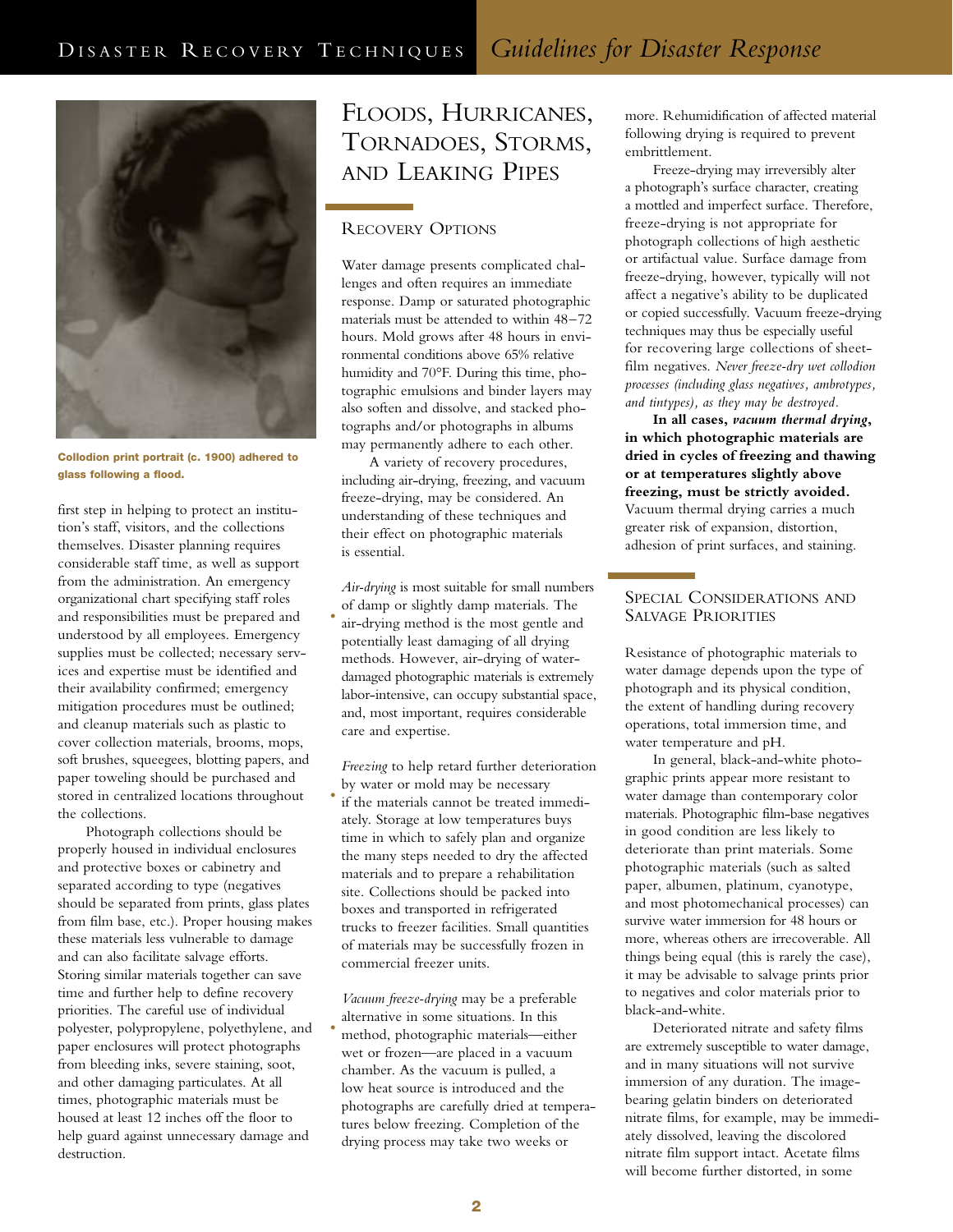cases trapping water within the film's layered structure.

Following immersion, antihalation dyes in both nitrate and acetate sheet film may bleed severely, and may irreparably stain adjacent and absorbent print materials. These dyes, which are incorporated into the gelatin layer on the reverse side of the film base and are often blue or pink in color, may significantly intensify following prolonged immersion. Regeneration of these dyes appears to be directly influenced by the water's acidity level.

Contemporary dye imbibition (absorption) color processes such as dye transfer; wet collodion processes including ambrotypes and tintypes; and early additive color processes including autochromes will also be irreversibly damaged following immersion and are best protected by eliminating the threat of water damage. These materials should be stored in rigid polypropylene containers, polyethylene bags, or watertight cabinetry.

Similarly, stabilized black-and-white prints must be protected from water damage. Stabilization processing, introduced in the 1940s, shortens processing time for contemporary black-and-white print materials by eliminating the fixing and washing stages of conventional processing. Rapid-access processing has been used for industrial, military, and scientific applications, as well as in advertising, document reproduction, and newspaper production. Stabilized or rapid-access prints are likely to be found in newspaper or business archives and may be identified by a faded silver image, often appearing brown or brown-black in color with discolored and degraded highlights and a characteristic brown staining at the reverse outer edge.

Following prolonged immersion in water, stabilized or rapid-access prints may begin to print out (turning pink in color) as they are air-dried and exposed to ambient light.

# INITIAL STEPS

Before beginning any salvage operation, appropriate staff members should be alerted and a recovery team coordinator appointed. **Throughout the salvage effort, team members should be acutely aware of personal safety; respirators, protective gloves, boots, and hard hats should be worn when necessary.** Team members should be explicitly trained in the care and handling of water-soaked photographic materials; improper handling of wet, sodden, and/or soot-covered materials can result in extensive damage. Moreover, personnel should be instructed to always emphasize care over speed. As stated earlier, professional conservation advice should be sought before any recovery action is undertaken.

While awaiting permission to reenter the affected building, supplies must be assembled, a work site established, and service vendors contacted. Following reentry, an initial assessment of damage should identify the size, type, and condition of the photograph collections affected.

Once the damage has been assessed, specific plans and priorities for salvage should be developed as quickly as possible. Avoid devoting too much time initially to a small group of items at the expense of the photograph collection as a whole. In addition, incomplete appraisal of damage can result in the destruction of photographic materials as well as in unnecessary confusion



**Conservation Center staff triaging the emergency treatment of a photographic archives collection damaged in a basement flood.**

during recovery operations. Careful planning must be directed to ensuring the most appropriate, safe, and efficient recovery procedures.

During this assessment, collections should be removed from shelves and examined. Affected collection materials must be carefully relocated to a controlled and clean environment. Clear all entrances and aisles of collection materials first. Attempts should be made to recover the maximum number of materials in a manner that will minimize the need for further conservation treatment.

Documentation procedures should be followed for accurately recording the extent of damage, especially for destroyed materials. A detailed written and photographic record should be made for insurance purposes.

In the event of widespread damage, salvage priorities must be identified based on media type, value, and extent of damage (see previous section on "Special Considerations and Salvage Priorities"). It is vital that such priorities be established during the disaster planning process. Informed and proper decisions about the relative value and importance of collection materials should not be made in haste. **The importance of careful planning**

# **cannot be overemphasized.**

Where possible, the relative humidity within the affected space should be reduced and air circulation increased. Constant air flow is necessary to reduce the threat of mold. Turn off the heat, open windows and doors, and use dehumidifiers and fans. It may be necessary to install portable generators.

Materials to be air-dried should be systematically packed in numbered and reinforced cardboard boxes or plastic crates (indicating type or condition of contents) and transported to a clean, uncluttered work space. "Human chains" can be used to efficiently move affected materials. To avoid unnecessary damage, do not remove wet materials in large batches.

Materials to be frozen should be wrapped in or interleaved with wax paper, carefully packed into sturdy boxes, and removed to refrigerator trucks or directly to freezers. Rare or unusually valuable materials should be prepared for freezing separately, so that they can be readily located and identified prior to drying. Wet photographic materials must not be packed too tightly or distortion may result.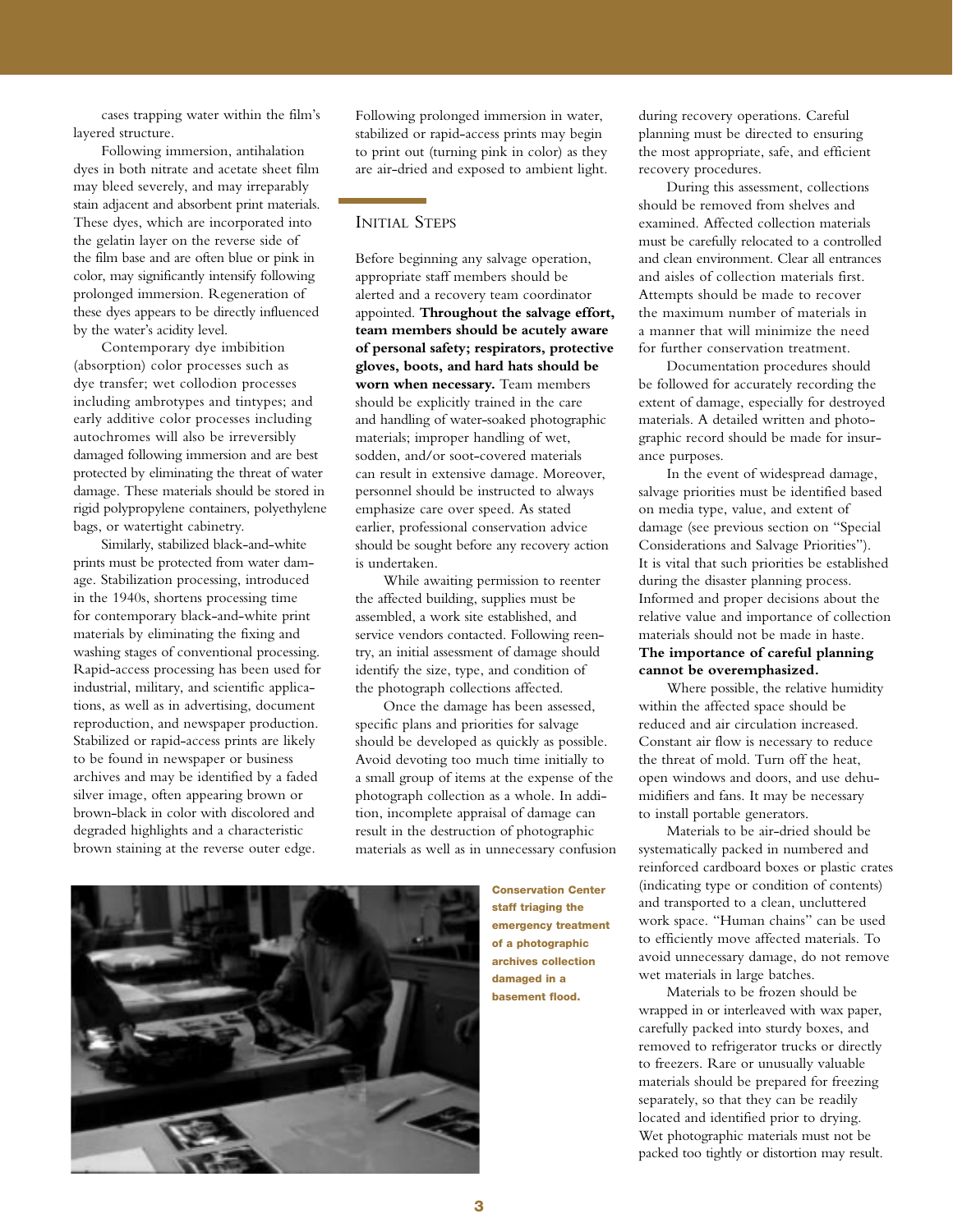## AIR-DRYING: GENERAL RECOMMENDATIONS

If possible, damp or water-soaked historic and contemporary photographic materials should be air-dried. In air-drying, the following precautions and guidelines must be followed:

- To minimize the effects of water damage, keep immersion time to an absolute minimum. Some photographic materials will not survive immersion of any kind.
- Treat least-stable items first. If possible, color and black-and-white photographic prints should be salvaged first. In the case of mixed collections, this may not be practical. Important exceptions include deteriorated nitrate and acetate films. These materials are extremely susceptible to water damage and, in many situations, will not survive unless recovered immediately.
- Keep identifying information (labeled enclosures and sleeves) in close association with materials being salvaged. Maintain strict control over the collection to ensure that important information is not lost.
- Keep photographic materials wet until they have been separated from filing enclosures and from each other. Never allow photographic materials to dry in contact with another surface, as they may stick permanently. To maintain wetness until the drying process takes place, pack photographs inside plastic garbage pails or boxes lined with garbage bags filled with cold, clean water. Do not allow photographic materials to remain immersed in water for longer than 48 hours. **If photographs are stuck together, do not pull them apart. Freeze these materials until they can be examined by a photograph conservator.**
- Gently rinse photographs in a tray of cool, clean water if they are covered with dirt and grime. A soft brush or dampened cotton balls may be used to assist with the cleaning process. Carefully monitor the condition of the photographs to ensure that binder layers and original ink notations are not being damaged. Do not wash or expose glass plate negatives to further moisture. Special care must be taken with swollen gelatin binder layers and photographs that exhibit separating or flaking of the layers. These surfaces



**Water stains on an albumen print (c. 1850).**

- must not be touched or handled in any way. Similarly, some processes, including collodion chloride, platinum, and glossy silver-dye bleach papers, are very susceptible to damage from abrasion. In these situations, it may be possible to locally reduce embedded dirt and grime with dampened cotton swabs after the waterdamaged artifacts have dried completely. **This work is not time sensitive and should be conducted by a photograph conservator after the initial recovery effort is complete.**
- Drain excess moisture off photographic prints. Be extremely careful, as severely swollen binder layers (image-bearing layers) can be seriously damaged. Watersoaked gelatin binder layers must never be blotted directly with blotters, paper toweling, or newsprint. Rather, wherever possible, polyester web should be placed gently on the water-soaked surface between the photograph and the absorbent paper. Modern black-and-white and color prints may be carefully squeegeed to remove excess moisture. In so doing, the photograph's binder layer should be placed in contact with a clear, clean acrylic sheet. Blotting and squeegeeing should be avoided if the photograph's binder layer is severely swollen or tacky.
- Place photographs emulsion side up on clean blotting paper, paper toweling, unprinted newsprint, or nylon mesh screening. A polyester web interlayer should be used between the photograph and absorbent materials whenever possible.
- Dry print materials horizontally in small sections (16 x 20 inches) so that the drying supports may be easily changed when necessary. Arrangement and organization are essential to ensure that damp items do not drip on those that are almost dry.
- Replace drying supports as they become damp. Photographs can be stacked once their surfaces are semi-dry and no longer tacky, swollen, or soft.
- Unframe photographs immediately. Carefully lift off the glazing away from the photograph's surface. Check to be sure the photograph is not adhered to the glass. If the photograph appears to be stuck to the glass, do not attempt to remove it from the frame. Instead, dry it intact with the glass side down, and contact a photograph conservator for further assistance as soon as possible.
- Unmounted and mounted photographic prints may curl, cockle, and/or warp severely following air-drying. Distorted resin-coated papers, for example, may be especially difficult to flatten successfully. In some cases, these materials can be gently rehumidified and flattened between polyester web and blotters and under glass and weights. **This work is not time sensitive and can be successfully conducted later in the recovery process. The supervision of a photograph conservator is required.**

AIR-DRYING: RECOMMENDATIONS FOR SELECTED MATERIALS

Gently open cased objects, including daguerreotypes, ambrotypes, and tintypes, and place face up on an absorbent surface. Do not attempt to disassemble the components, remove debris, or wash these photographs. If the affected object has water or dirt trapped within the assemblage, contact a conservator for proper disassembly. Do not freeze or freeze-dry these materials. •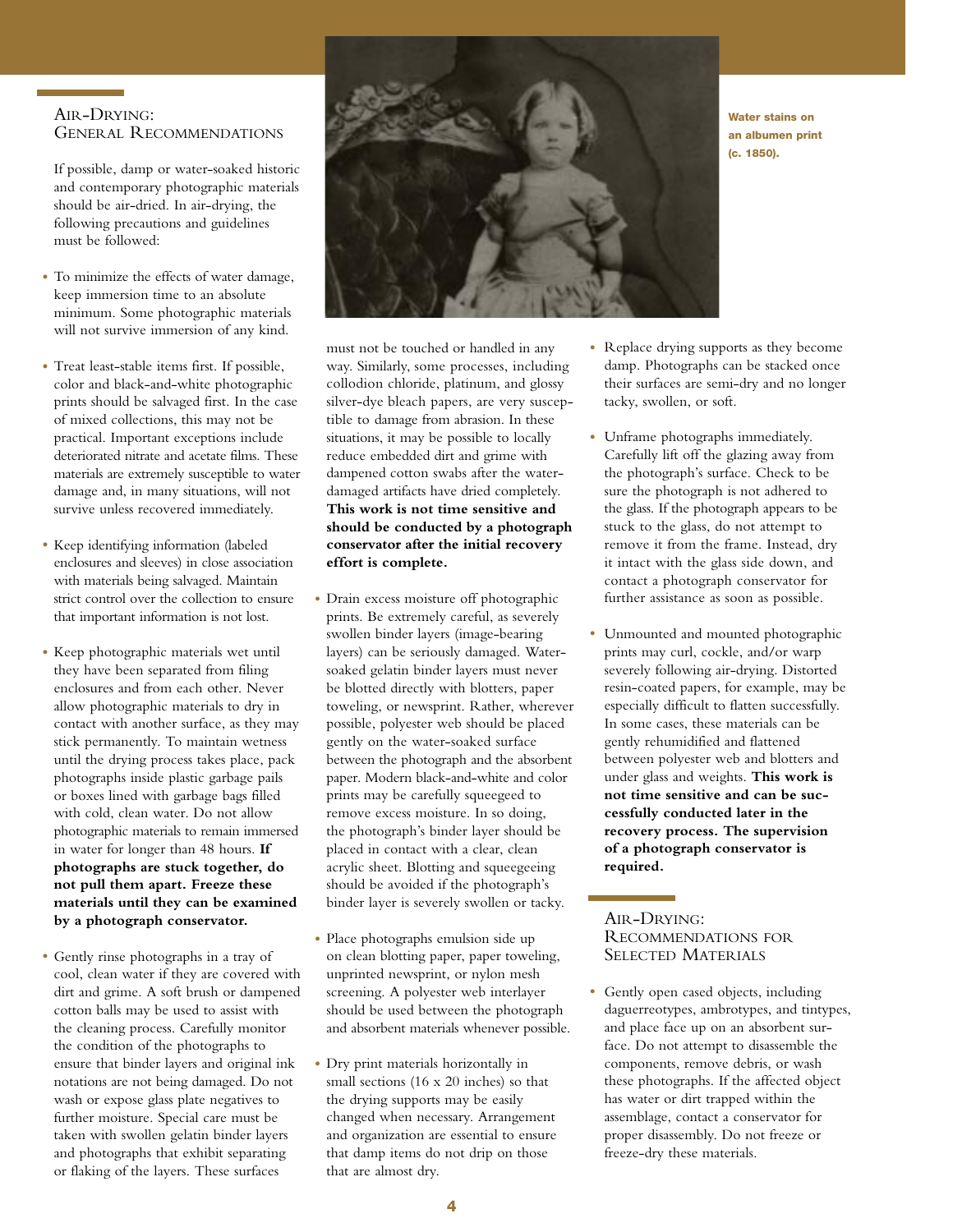- Albumen prints can be safely air-dried following immersion in water. However, the albumen binder layer may crack or craze upon drying. It may be possible to mitigate against cracking and crazing through slow and carefully supervised drying techniques—an uncommon luxury in any disaster situation. Chocolate mounts, a highly calendered, burgundy-colored paper mount popularly used with double-weight albumen prints in the mid-1880s, will immediately bleed red following immersion. Unmounted albumen prints will curl dramatically as they dry, and will subsequently require humidification and flattening. Ideally, these materials should be lightly restrained during drying to prevent excessive planar distortion. A dampened albumen binder is unlikely to adhere to adjacent surfaces, but precautions must always be taken (using polyester web interlayer) to prevent damage.
- Collodion-chloride prints from the turn of the 20th century will survive air-drying in relatively good condition. Collodion does not swell in water, and these print materials can therefore withstand prolonged immersion. As with many water-soaked materials, however, disfiguring staining on the mount and/or on the photograph's primary support may result. Collodion surfaces may be abraded by direct contact with particulates in flood waters. Fissuring in the collodion binder may allow water to migrate into the paper, causing staining and further damage.
- Sheet-film negatives should be dried vertically on a plastic or rope line. Plastic clips should be placed at the outer edges of the film, taking care not to use binder clips or other clips that will leave indentation marks. Vertical drying ensures that the negatives will not adhere to drying supports and also maximizes space. All films should be oriented in the same direction. Orientation of the notch code differentiates the base and emulsion the notch code is located at the upper right when the emulsion is facing the viewer. A system should be devised for keeping track of important identifying information often found on the negatives' enclosures. •
- Carefully unbind and open water-soaked lantern slides by removing paper tapes at the outer edges and lifting the cover glass away from the image glass. Keep labels and identifying materials in close association with the positive transparency. Place these materials on absorbent paper and dry emulsion side up. Identifying the emulsion side may be difficult when the lantern slide is wet (when dry, the emulsion side is dull, whereas the base or glass side is reflective). In such situations, these images, like gelatin dry plates, should be propped up on their long edge to increase air flow and ensure that they are not damaged by accidental adhesion to the drying supports. Owing to their vulnerability, these materials must be carefully guarded from potential physical damage caused by careless handling. If moisture is not trapped within the lantern slide, immediate unbinding may not be necessary.
- Positive color transparencies may be airdried in their cardboard and plastic mounts. The adhesives and colored papers in many cardboard slide mounts, however, may swell and dissolve with prolonged water immersion, staining adjacent materials. Warped mounts should be replaced following drying. Color transparencies that have been separated from their mounts may be air-dried by hanging them vertically on a plastic or rope line, suspended with an elongated and noncorrosive paper clip. Glass-mounted slides must be disassembled prior to air-drying. If it is not possible to air-dry these materials immediately, they can be placed in tightly sealed polyethylene bags filled with clean, cold water (ideally, distilled or deionized). Prolonged immersion may have a direct impact on cyan dye stability. Some color transparencies may require a poststabilization treatment following recovery. Consult a photograph conservator for specific recommendations. Large collections of damaged positive color transparencies should be frozen or freeze-dried.

### FREEZING: RECOMMENDATIONS AND PRECAUTIONS

Freezing of water-soaked photographic materials retards deterioration and allows time to prepare for further salvage efforts. **Some photographic materials, including wet collodion processes, cased**

## **objects, and gelatin dry plate negatives on glass supports, cannot be safely frozen.**

If possible, prior to freezing, gently rinse materials in clean, cold water to remove surface dirt and grime. Once rinsed, collection materials should be placed in tightly sealed polyethylene bags. Where possible, photographic materials should be interleaved with wax paper to prevent sticking during future recovery operations.

As time permits, frozen photographs can be systematically thawed and air-dried following the precautions and guidelines outlined previously in this bulletin. Alternatively, these materials may be freeze-dried in a vacuum chamber at or below 0°C.

# SUMMARY OF RECOVERY<br>METHODS FOR WATER-DAMAGED PHOTOGRAPHIC **MATERIALS**

#### **Cased photographs**

Do not disassemble case. Open case and air-dry. Do not freeze.

#### **Photographic prints**

Separate photographs from enclosures and keep them in order. Rinse in cool, clean water if dirty. Air-dry, face up, on absorbent surfaces. Do not touch surfaces with hands. Large collections can be frozen by placing them in polyethylene bags interleaved with wax paper.

#### **Photographic negatives and positives on glass**

Separate from enclosures and air-dry immediately. Do not freeze any collodionbased processes. Lantern slides must be separated prior to air-drying.

#### **Photographic negatives on film**

If time and personnel are available, separate negatives and air-dry. Dry negatives vertically. Place clips at margins. Do not allow these emulsions to come in contact with other materials unless the negatives are being frozen.

#### **Film-based negatives and positives**

Air-dry, freeze, or freeze-dry. Glassmounted slides must be disassembled prior to air-drying. Some processes may require poststabilization treatment. Consult a photograph conservator.